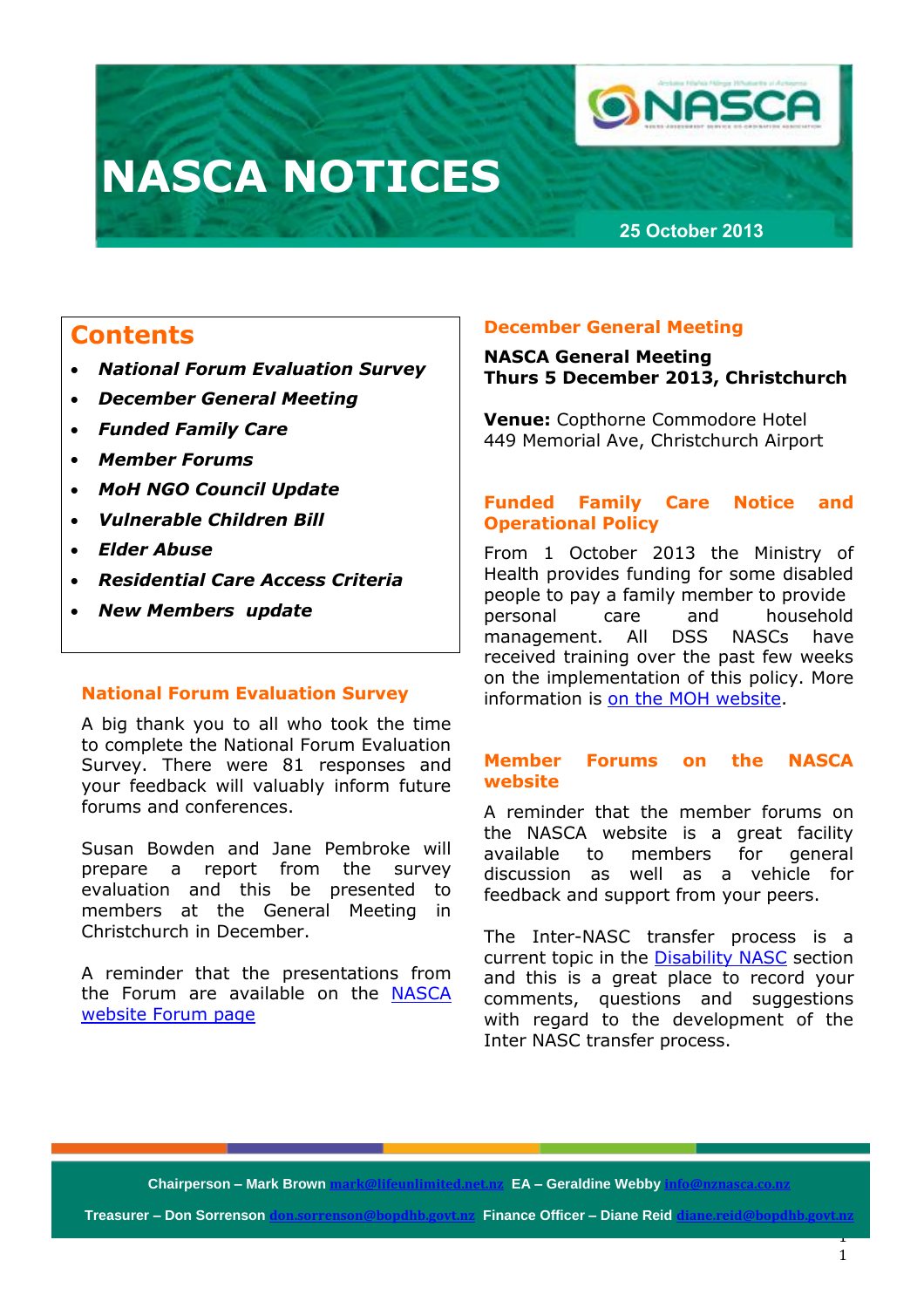

#### **MOH NGO Council update**

The NGO Council is sponsored by the Ministry of Health to foster positive relationships with Non-Government Organisations in the wider Health / Disability sector. Mark Brown is one of the disability sector representatives on the Council. Although many NASCs are not NGOs the information is of general interest. Read the [October Update](http://www.nznasca.co.nz/?wpdmdl=230) report.

# **Vulnerable Children Bill**

The Vulnerable Children Bill is currently before Parliament and the NGO Council has provided information on the Bill as well as a submission template for interested parties to make a submission.

Please read the [Information on Vulnerable](http://www.nznasca.co.nz/?wpdmdl=228)  [Children Bill.](http://www.nznasca.co.nz/?wpdmdl=228) It is apparent that the requirements of this Bill will impact all DSS NASCs who have employees interacting with families and children. There is an opportunity to [share your](http://www.surveymonkey.com/s/DWKMBQD)  [opinion,](http://www.surveymonkey.com/s/DWKMBQD) and the NGO Council will collate your feedback and submit to the Social Services Select Committee for consideration.

If you wished to make a submission there is a [VCB Submission Template.](http://www.nznasca.co.nz/?wpdmdl=229) The deadline for submissions is 30 October 2013.

# **Elder Abuse**

NASCA was approached recently by MSD for information on Elder Abuse, to help inform some work they are doing on this subject. Health of Older People NASC's responded with some very valuable information which was provided to MSD, and was also shared with the Older Persons team at the MoH.

Several of the responding NASC managers also expressed an interest in being involved in any ongoing work on this subject on NASCA's behalf.

### **Residential Care Access Criteria Workshops**

Two national workshops were held in Wellington in September to try and move towards standardised access criteria for residential care, making the most of information available from interRAI.

All DHBs were able to send three representatives, and the attendees ranged from specialised nurses to geriatricians and GP's as well as representatives from Aged Care. At least six older persons NASC Managers attended.

Nigel Millar, one of New Zealand's interRAI fellows, facilitated the day and now has the challenge of compiling the information gained.

There will now be some follow-up work to ensure that any outcomes are workable and able to be operationalised consistently across the country. It is hoped that there may be some information from this to discuss at the general meeting in December.

**Chairperson – Mark Brown mark** 

**Treasurer – Don Sorrenson don.sorrenson@bopdhb.govt.nz Finance Officer – Diane Reid diane.reid@bopdhb.govt.nz**

**CA – Geraldine Webby in**